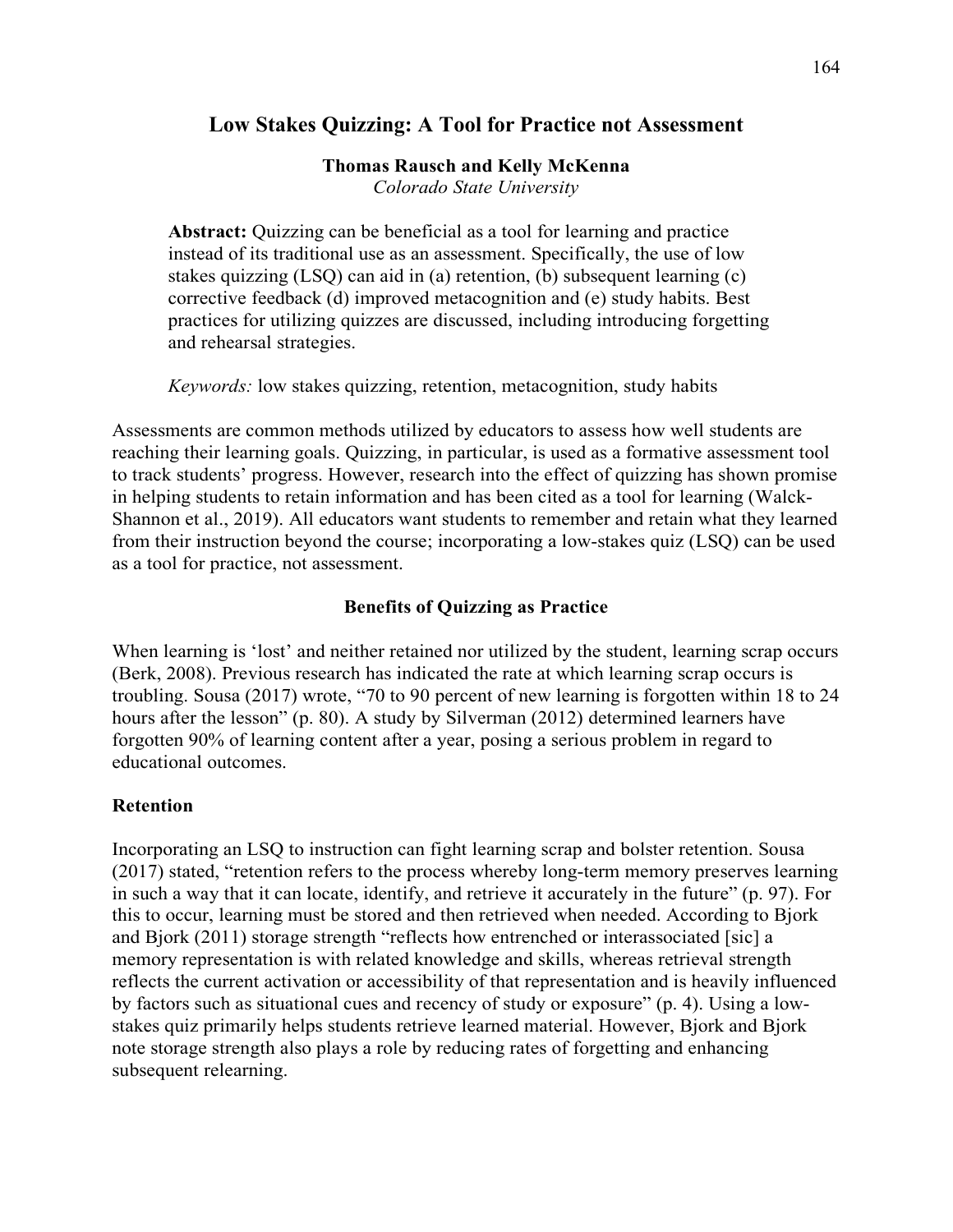### **Increased Learning in Subsequent Modules**

While a majority of the literature has focused on the use of quizzing to retain information after a learning event, such quizzes can be implemented before as an introduction to the material. The timing of utilizing a quiz as practice can be beneficial for an introductory module before subsequent studying or reading has taken place (Bjork & Bjork, 2011). By utilizing quizzing to help students learn and study, instructors can use their subject matter expertise to guide students to important points to remember. Quizzes created by the instructor emphasize important points for learning.

## **Corrective Feedback**

While an LSQ can help students retain information, the effect is bolstered by students receiving feedback on their responses. According to Roedinger III and Butler (2011) "Correct answer feedback usually produces robust gains on a final criterion measure" (p. 20). Taking part in a LSQ helps both instructors and students to understand whether learning has been understood or not and can be far more effective than a student re-examining a chapter or text to probe for areas of improvement (Bjork & Bjork, 2011).

## **Metacognitive Benefits**

According to Kornell and Bjork (2007) "self-regulated study involves, in the main, decisions students they make while they study on their own away from a teacher's guiding hand" (p. 219). When students engage in self-regulated study, they must make metacognitive judgements regarding their learning process and whether or not their study strategy is effective. Use of an LSQ can help to guide this process. When students struggle to answer questions provided by the instructor, this can send a clear signal further attention is required by the student on a particular area of interest (Kornell & Bjork).

## **Improved Study Habits**

Many students engage in a "binge and purge" approach to assessments by massing their studying believing it to be both an efficient use of time and useful to pass the next test (Bjork & Bjork, 2011; Wright, 2001). This massed studying practice, more commonly known as cramming, is quite susceptible to result in learning scrap over the long term (Sousa, 2017). A study by Scharff et al. (2017) asked students about their primary consideration in selecting a learning strategy. Fifty-five percent of first year undergraduate students indicated their learning strategy was selected to "help me learn to pass the next test." A study conducted by Kornell and Bjork (2007) found similar study patterns by students, with 59% indicating they primarily studied "whatever's due soonest/overdue" (p. 222). The emphasis on passing an assessment instead of selecting a study strategy which fosters learning which is lasting is troublesome. Sustained use of an LSQ gives students the opportunity to engage in learning which is lasting rather than used perform well on the assessment, then forgotten. When student engage in studying, they must decide on whether they have reviewed the material to the point they can remember it. Participation in a LSQ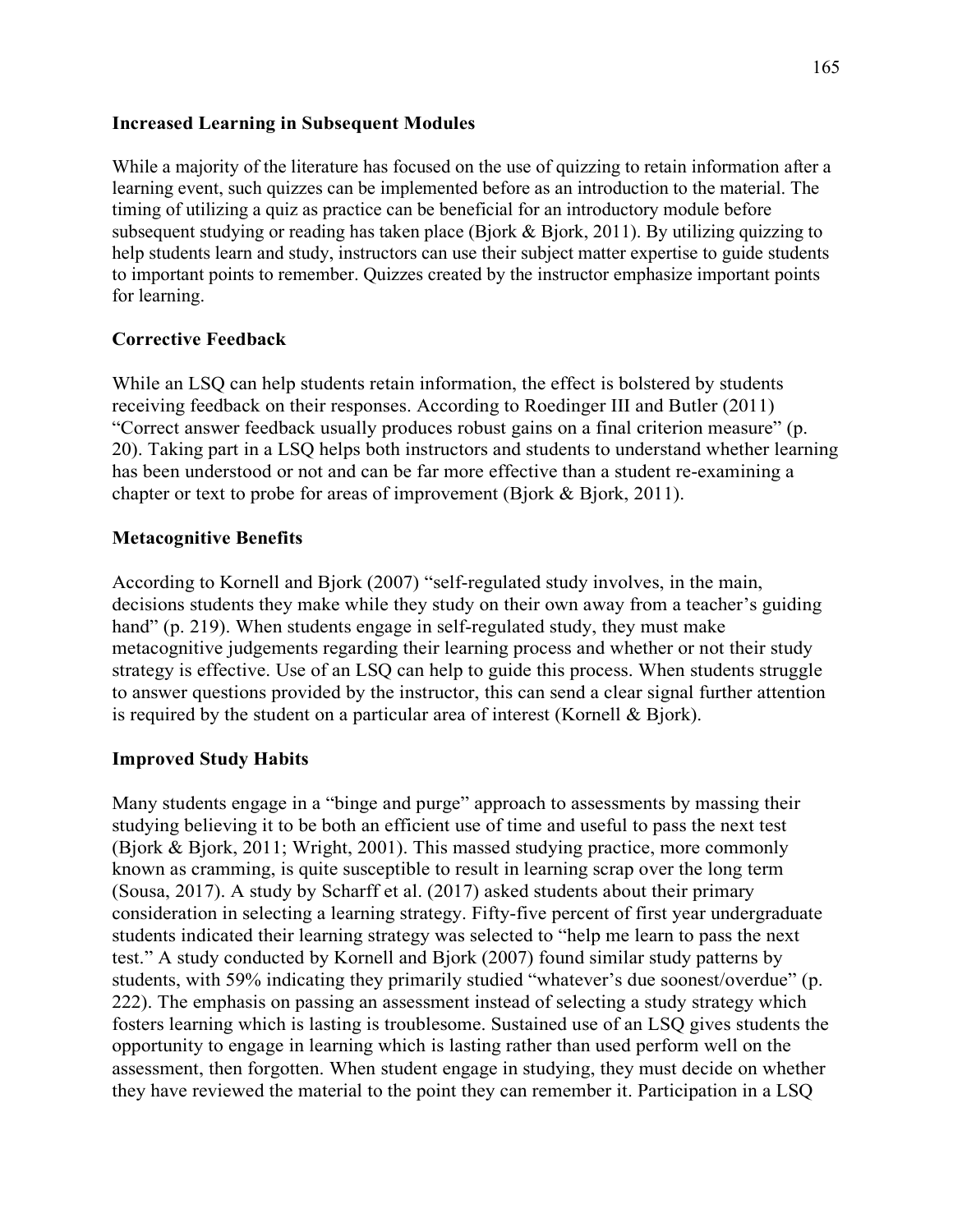can give students immediate feedback on whether they have retained or mastered material to an appropriate extent (Kornell & Bjork). Students may even begin to engage utilize LSQ's as a study tool on their own in other courses in the absence of instructor provided quizzing.

### **Best Practices**

Utilizing quizzing for learning practice instead of assessments has a multitude of benefits. However, educators, instructors, and teachers can implement specific strategies in using an LSQ to bolster their effectiveness.

#### **Rehearsal**

The continual processing and reprocessing of information is known as rehearsal and is a critical technique to transfer learning to long term storage (Sousa, 2017). Using an LSQ is an effective way to help students engage with rehearsal. Brain scans of learners have shown the frontal lobe is actively involved in both rehearsal practices as well as long term memory formation (Roediger III & Butler; 2011, Sousa).

#### *Rote and Elaborative Rehearsal*

Rehearsal has two types of forms: rote and elaborative. In rote rehearsal, the learner is tasked with remembering precisely what is taught for future replication. Rote rehearsal is often associated with closed based skills; as the name suggests, learners are expected to reproduce learning as a matter of rote and routine and is often useful for fact and data acquisition. In elaborative rehearsal, learners are not directed to precisely reproduce learning, but rather to "associate new learnings with prior learning to detect relationships" (Sousa, 2017, p. 98). Elaborative rehearsal is critical for fostering open based skills, where the learner discovers underlying principles and techniques for creative application in the future. Elaborative rehearsal is best suited for analysis and reflective outcomes (Sousa, 2017).

Both rote and elaborative rehearsal have merit; however, the decision to include one or both in the learning design depends on the desired outcomes of learning. Many skills-based trainers favor rote rehearsal, while learning sessions that require higher-order thinking are best suited for elaborative rehearsal, as it compels learners to deeply understand the concepts, their relation to one another in a variety of settings (Sousa, 2017).

When incorporating elaborative rehearsal as a part of an LSQ (Sousa, 2017) recommended several practices to help students engage with rehearsal:

- Help students understand the difference between rote and elaborative rehearsal and their connection to outcomes
- Ensure rehearsal question types are relevant for students which foster meaningful connections to prior learning
- For elaborative rehearsal outcomes, questions should be open-ended. By asking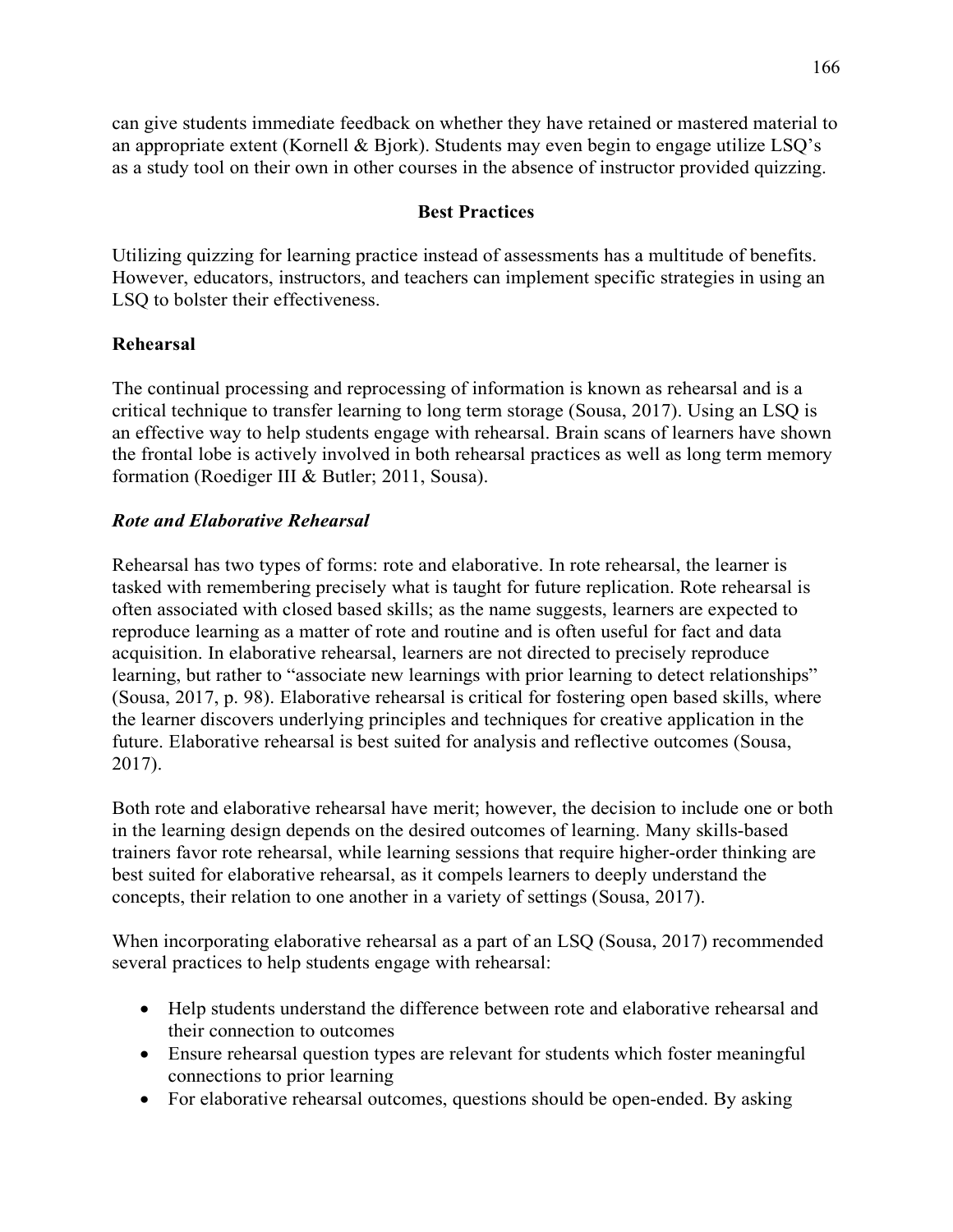students to write responses in their own words, retention is enhanced

• The use of summarizing (called closure) can help students attach sense and meaning making to their learning at the end of a lesson.

### **Desirable Difficulties**

If instructors and educators wish to create learning outcomes that are lasting, the conditions in which recall takes place should be onerous to the learner. Put another way, the more learners struggle to remember key content, the more likely information will be retained for future use. Bjork and Bjork (2011) refer to this as creating desirable difficulties for students. Researchers have discovered memory pathways are strengthened when forgetting has occurred; recall conditions in which students struggle to remember boosts retention (Sousa, 2017). In regard to using quizzes as a practice tool rather than an assessment, the quizzes should feature the desirable difficulties and challenges described below.

## *Forgetting*

One of the best ways to help students retain what they learn is to help them to forget (Bjork & Bjork, 2011). Forgetting, as it pertains to recall and retention, is a desirable condition for students. According to Souza (2017) "forgetting is viewed as the enemy of learning. But, on the contrary, forgetting plays an important role in promoting learning and facilitating recall" (p. 129).

### *The Generation Effect*

The generation effect, which refers to the long-term benefit of generating an answer, solution, or procedure versus being presented that answer, solution, or procedure has been shown to boost retention (Bjork & Bjork, 2011). Closely associated with elaborative rehearsal outcomes, when students are asked to answer questions by summarizing their learning in their own words, as opposed to answering forced-choice quiz items, retention is bolstered. Roediger III and Butler (2011) noted, "the act of calling formation to mind rather than rereading it or hearing it…produces an effort from within to better induce retention" (p. 20).

### *Spacing*

"The spacing effect is one of the oldest and best documented phenomena in the history of learning and memory research" (Bahrick & Hall, 2005, p. 566). Quizzing should be spaced to allow forgetting to occur (Bahrick & Hall; Howard-Jones, 2014). In other words, engaging with LSQ's should take place far enough apart that learners cannot readily remember the answers and must make an effort to recall them. When learners struggle to remember the correct answer, they are actually developing their ability to recall. According to Thalheimer (2006):

Research suggests that spaced retrieval practice can generate learning by first prompting retrieval failure. When learners fail to retrieve information from memory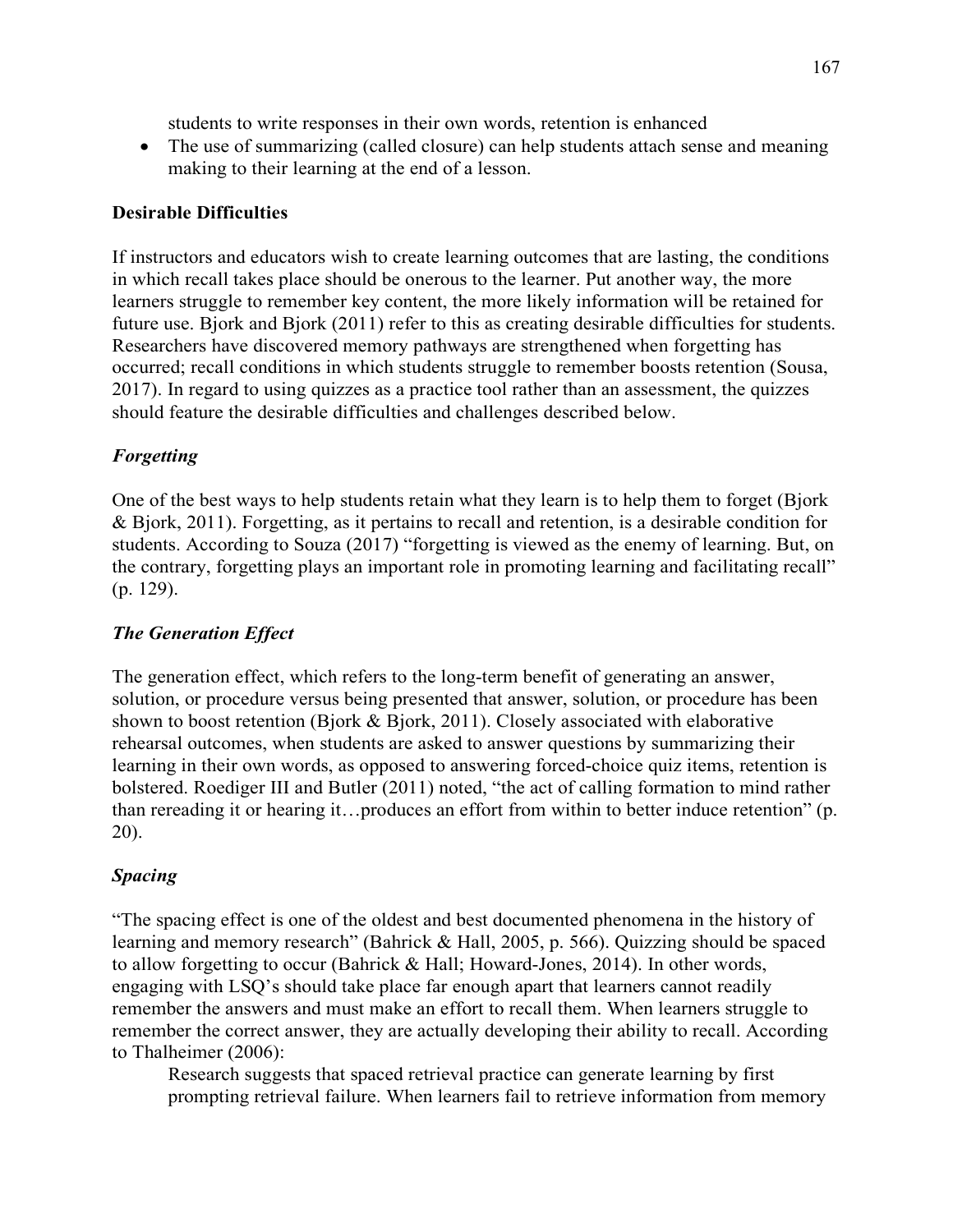that failure can serve as a warning. Subsequent opportunities to learn information related to the previous failure generate more vigorous and constructive learning behaviors. (p. 21)

The amount of time between each LSQ should be determined by how well students remember. The easier the recall, the instructor should lengthen the time between LSQ's.

### *Interleaving*

Repeated rehearsal enhances retention. However, retention is further bolstered when the order in which the items on a LSQ are presented in a different order than the first attempt (i.e. abcbcacab v. aaabbbccc). This concept is known as interleaving. A study conducted by Taylor and Rohrer (2010) determined interleaving (distinct from spacing) doubled scores on a test given the next day. For adult educators and students, this means when students are repeated quizzed on material over the course of several weeks, the order in which the quiz questions are given should not be repeated from the previous quiz.

#### *Overlearning*

According to Bjork and Bjork (2011) "The basic problem learners confront is that we can easily be misled as to whether we are learning effectively and have or have not achieved a level of learning and comprehension that will support our subsequent access to information or skills we are trying to learn" (p. 3). This problem can be further exacerbated because students often underestimate how well they've learned and retained information (Driskell et al., 1992; Kornell & Bjork, 2007). To address the overestimation of how well students retain material, instructors should encourage the use of overlearning. According to Driskell et al. (1992), "overlearning refers to the deliberate overtraining of a task past a set criterion" (p. 615). Overlearning is especially important within the context of self-regulated study and metacognition because students must continue to quiz themselves well past the point they intuitively feel they have sufficiently remembered the concept.

#### *Stimulus Variability*

According to Bjork and Bjork (2011), "when instruction occurs under conditions that are constrained and predictable, learning tends to become contextualized" (p. 5). This can be a problem for recall, because it can be difficult to determine if lasting, transferrable learning is occurring or if learning is simply being reproduced on the basis of contextual and environmental cues (Bjork & Bjork; Roediger III & Butler, 2011; Sousa, 2017). Learners may only be able to retrieve information from long-term memory in the same conditions in which they learned and studied, making performance problematic (Bjork & Bjork). To enhance learning outcomes using an LSQ, instructors should vary the rehearsal strategies initiated by the instructor. This is known as stimulus variability and can enhance retention and transfer. For example, when prompted by the LSQ, have students both write and speak the answers (or mix them up). The prospects of long-term storage and retention are greatly enhanced when students are asked to both practice writing and speaking their responses (Sousa). Bjork and Bjork also suggested having learners complete LSQ's in differing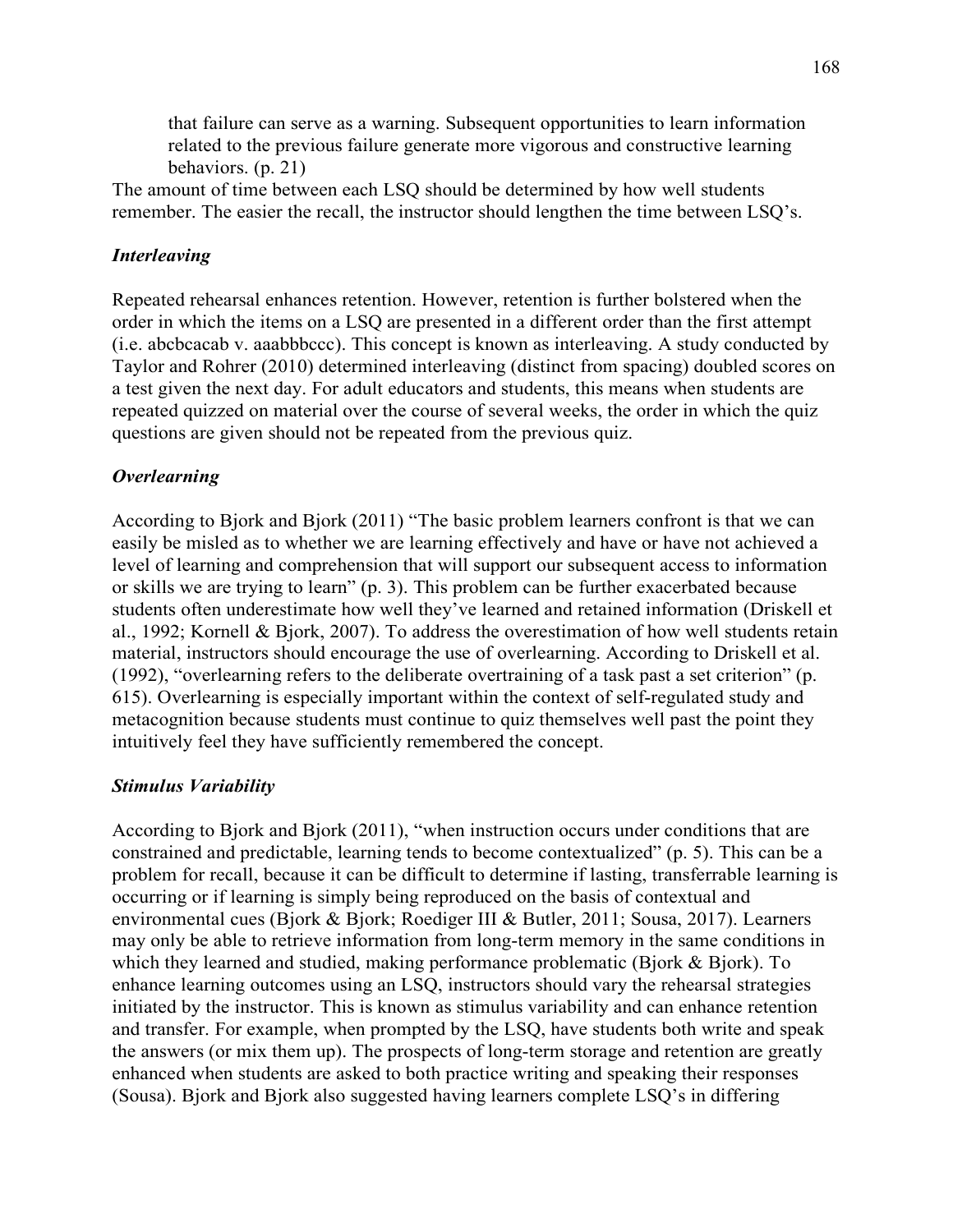environments, so they do not become accustomed to relying on environmental cues for retrieval.

#### **Conclusion**

Utilizing quizzes as a tool for practice can be beneficial for students. Areas subject to benefit include, but are not limited to improved retention, enhanced performance on future learning, corrective feedback, and bolstered metacognition and study habits. By utilizing rote and rehearsal strategies, as well introducing desirable difficulties in learning and remembering, quizzing can be an effective learning tool to help students reach their goals.

#### **References**

- Bahrick, H. P., & Hall, L. K. (2005). The importance of retrieval failures to long-term retention: A metacognitive explanation of the spacing effect. *Journal of Memory and Language*, *52*(4), 566-577.
- Berk, J. (2008). The manager's responsibility for employee learning. Chief Learning Officer. https://www.chieflearningofficer.com/
- Bjork, E. L., & Bjork, R. A. (2011). Making things hard on yourself, but in a good way: Creating desirable difficulties to enhance learning. In M. A. Gernsbacher, R. W. Pew, L. M. Hough, & J. R. Pomerantz (Eds.) & FABBS Foundation, *Psychology and the real world: Essays illustrating fundamental contributions to society* (pp. 56-64). Worth Publishers.

https://www.researchgate.net/publication/284097727\_Making\_things\_hard\_on\_yours elf but in a good way Creating desirable difficulties to enhance learning

- Driskell, J. E., Willis, R. P., & Copper, C. (1992). The effect of overlearning on retention. *Journal of Applied Psychology, 77*(5), 615-622.
- Howard-Jones, P. (2014). Neuroscience and education: A review of educational interventions and approaches informed by neuroscience. The Education Endowment Foundation. https://educationendowmentfoundation.org.uk/evidencesummaries/evidence-reviews/education-and-neuroscience/
- Kornell, N. & Bjork, R. A. (2007). The promise and perils of self-regulated study. *Psychonomic Bulletin & Review*, *14*(2), 219-224.
- Roediger, H. L., III, & Butler, A. C. (2011). The critical role of retrieval practice in longterm retention. *Trends in Cognitive Science*, *15*(1), 20-27.
- Scharff, L., Draeger, J., Verpoorten, D., Devlin, M., Dvorakova, L. S., Lodge, J. M., & Smith, S. (2017). Exploring metacognition as support for learning transfer. https://www.google.com/url?sa=t&rct=j&q=&esrc=s&source=web&cd=&ved=2ahU KEwiEprTxtabtAhWPG80KHa9sAE4QFjACegQIAxAC&url=https%3A%2F%2Fjo urnalhosting.ucalgary.ca%2Findex.php%2FTLI%2Farticle%2Fdownload%2F57464 %2F43232%2F&usg=AOvVaw2ZcruOSkMx6jM6AvNzT7d-
- Silverman, R. (2012, October 26). *So much training, so little to show for it*. Wall Street Journal.

https://www.wsj.com/articles/SB10001424052970204425904578072950518558328 Sousa, D. A. (2017). How the brain learns. (5th ed.). Corwin.